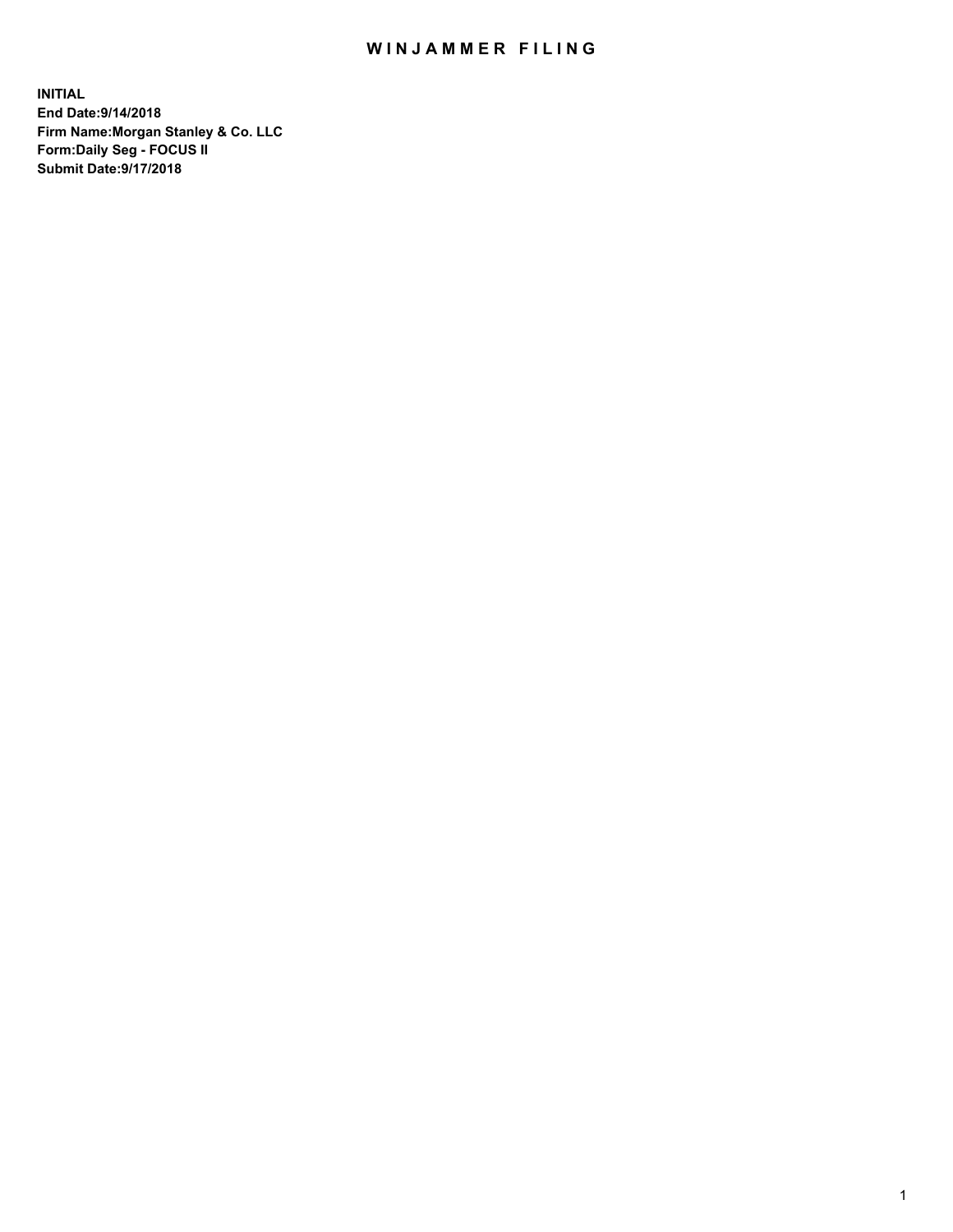**INITIAL End Date:9/14/2018 Firm Name:Morgan Stanley & Co. LLC Form:Daily Seg - FOCUS II Submit Date:9/17/2018 Daily Segregation - Cover Page**

| Name of Company                                                                                                                                                                                                                                                                                                               | Morgan Stanley & Co. LLC                                    |  |
|-------------------------------------------------------------------------------------------------------------------------------------------------------------------------------------------------------------------------------------------------------------------------------------------------------------------------------|-------------------------------------------------------------|--|
| <b>Contact Name</b>                                                                                                                                                                                                                                                                                                           | <b>Ikram Shah</b>                                           |  |
| <b>Contact Phone Number</b>                                                                                                                                                                                                                                                                                                   | 212-276-0963                                                |  |
| <b>Contact Email Address</b>                                                                                                                                                                                                                                                                                                  | Ikram.shah@morganstanley.com                                |  |
| FCM's Customer Segregated Funds Residual Interest Target (choose one):<br>a. Minimum dollar amount: ; or<br>b. Minimum percentage of customer segregated funds required:% ; or<br>c. Dollar amount range between: and; or<br>d. Percentage range of customer segregated funds required between:% and%.                        | 280,000,000<br><u>0</u><br><u>00</u><br>0 <sup>0</sup>      |  |
| FCM's Customer Secured Amount Funds Residual Interest Target (choose one):<br>a. Minimum dollar amount: ; or<br>b. Minimum percentage of customer secured funds required:%; or<br>c. Dollar amount range between: and; or<br>d. Percentage range of customer secured funds required between:% and%.                           | 140,000,000<br><u>0</u><br>0 <sub>0</sub><br>0 <sub>0</sub> |  |
| FCM's Cleared Swaps Customer Collateral Residual Interest Target (choose one):<br>a. Minimum dollar amount: ; or<br>b. Minimum percentage of cleared swaps customer collateral required:%; or<br>c. Dollar amount range between: and; or<br>d. Percentage range of cleared swaps customer collateral required between:% and%. | 92,000,000<br><u>0</u><br>0 Q<br>00                         |  |

Attach supporting documents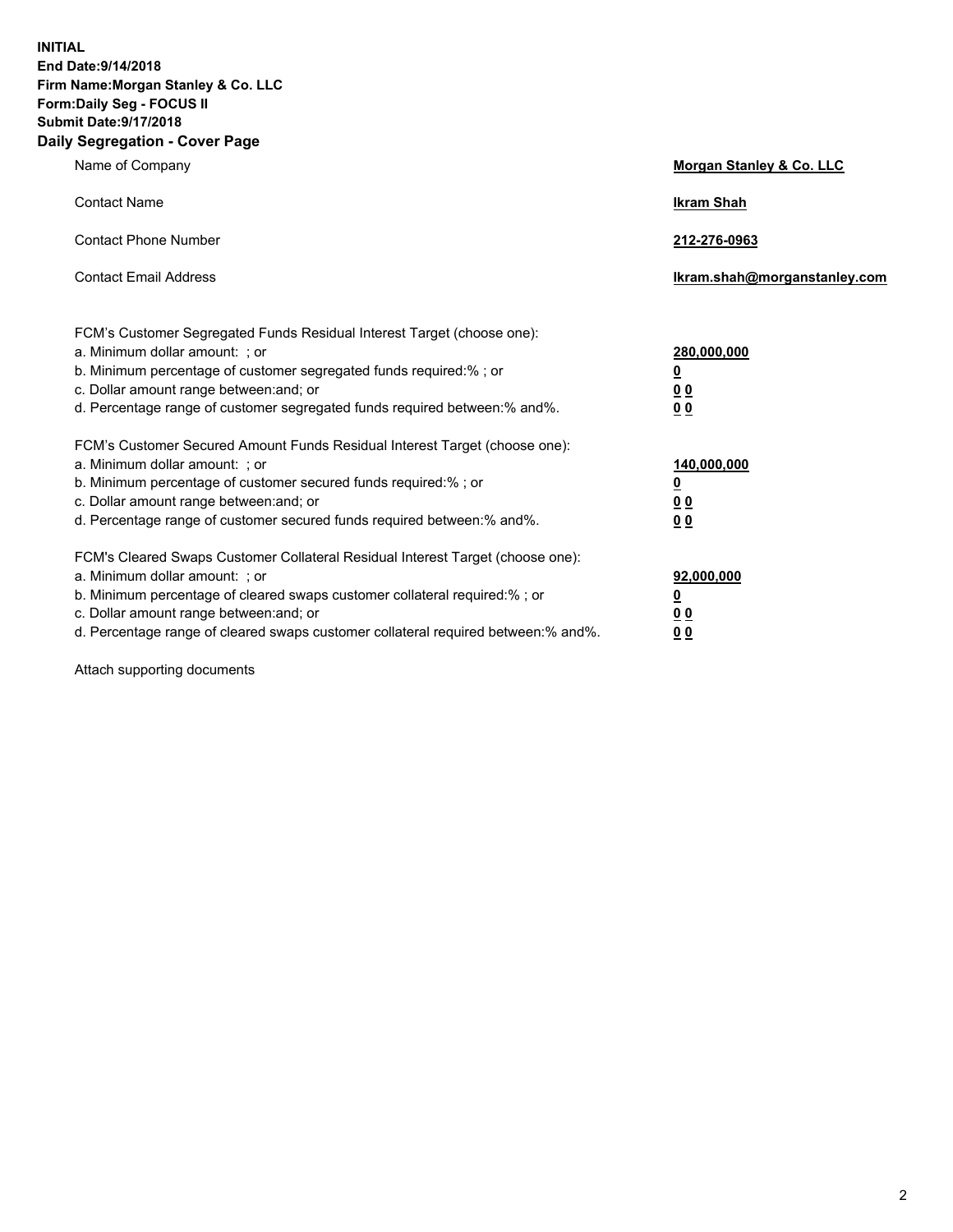## **INITIAL End Date:9/14/2018 Firm Name:Morgan Stanley & Co. LLC Form:Daily Seg - FOCUS II Submit Date:9/17/2018**

## **Daily Segregation - Secured Amounts**

|          | Foreign Futures and Foreign Options Secured Amounts                                                       |                                           |
|----------|-----------------------------------------------------------------------------------------------------------|-------------------------------------------|
|          | Amount required to be set aside pursuant to law, rule or regulation of a foreign                          | $0$ [7305]                                |
|          | government or a rule of a self-regulatory organization authorized thereunder                              |                                           |
| 1.       | Net ledger balance - Foreign Futures and Foreign Option Trading - All Customers                           |                                           |
|          | A. Cash                                                                                                   | 3,611,227,944 [7315]                      |
|          | B. Securities (at market)                                                                                 | 2,393,739,118 [7317]                      |
| 2.<br>3. | Net unrealized profit (loss) in open futures contracts traded on a foreign board of trade                 | $-610, 155, 856$ [7325]                   |
|          | Exchange traded options<br>a. Market value of open option contracts purchased on a foreign board of trade |                                           |
|          | b. Market value of open contracts granted (sold) on a foreign board of trade                              | 27,000,744 [7335]<br>$-24,300,570$ [7337] |
| 4.       | Net equity (deficit) (add lines 1.2. and 3.)                                                              | 5,397,511,380 [7345]                      |
| 5.       | Account liquidating to a deficit and account with a debit balances - gross amount                         | 288,403,217 [7351]                        |
|          | Less: amount offset by customer owned securities                                                          | -287,784,758 [7352]                       |
| 6.       | Amount required to be set aside as the secured amount - Net Liquidating Equity                            | 5,398,129,839 [7355]                      |
|          | Method (add lines 4 and 5)                                                                                |                                           |
| 7.       | Greater of amount required to be set aside pursuant to foreign jurisdiction (above) or line               | 5,398,129,839 [7360]                      |
|          | 6.                                                                                                        |                                           |
|          | FUNDS DEPOSITED IN SEPARATE REGULATION 30.7 ACCOUNTS                                                      |                                           |
| 1.       | Cash in banks                                                                                             |                                           |
|          | A. Banks located in the United States                                                                     | 495,365,426 [7500]                        |
|          | B. Other banks qualified under Regulation 30.7                                                            | 765,335,456 [7520] 1                      |
|          |                                                                                                           | [7530]                                    |
| 2.       | Securities                                                                                                |                                           |
|          | A. In safekeeping with banks located in the United States                                                 | 60,128,548 [7540]                         |
|          | B. In safekeeping with other banks qualified under Regulation 30.7                                        | 0 [7560] 60,128,548                       |
| 3.       | Equities with registered futures commission merchants                                                     |                                           |
|          | A. Cash                                                                                                   | 7,347,495 [7580]                          |
|          | <b>B.</b> Securities                                                                                      | $0$ [7590]                                |
|          | C. Unrealized gain (loss) on open futures contracts                                                       | 272,905 [7600]                            |
|          | D. Value of long option contracts                                                                         | $0$ [7610]                                |
|          | E. Value of short option contracts                                                                        | 0 [7615] 7,620,400 [7                     |
| 4.       | Amounts held by clearing organizations of foreign boards of trade                                         |                                           |
|          | A. Cash<br><b>B.</b> Securities                                                                           | $0$ [7640]                                |
|          |                                                                                                           | $0$ [7650]                                |
|          | C. Amount due to (from) clearing organization - daily variation<br>D. Value of long option contracts      | $0$ [7660]                                |
|          | E. Value of short option contracts                                                                        | $0$ [7670]<br>0 [7675] 0 [7680]           |
| 5.       | Amounts held by members of foreign boards of trade                                                        |                                           |
|          | A. Cash                                                                                                   | 2,537,225,410 [7700]                      |
|          | <b>B.</b> Securities                                                                                      | 2,333,610,569 [7710]                      |
|          | C. Unrealized gain (loss) on open futures contracts                                                       | -610,428,761 [7720]                       |
|          | D. Value of long option contracts                                                                         | 27,000,744 [7730]                         |
|          | E. Value of short option contracts                                                                        | -24,300,570 [7735] 4.                     |
|          |                                                                                                           | [7740]                                    |
| 6.       | Amounts with other depositories designated by a foreign board of trade                                    | $0$ [7760]                                |
| 7.       | Segregated funds on hand                                                                                  | $0$ [7765]                                |
| 8.       | Total funds in separate section 30.7 accounts                                                             | 5,591,557,222 [7770]                      |
| 9.       | Excess (deficiency) Set Aside for Secured Amount (subtract line 7 Secured Statement                       | 193,427,383 [7380]                        |
|          | Page 1 from Line 8)                                                                                       |                                           |
|          |                                                                                                           |                                           |

- 10. Management Target Amount for Excess funds in separate section 30.7 accounts **140,000,000** [7780]
- 11. Excess (deficiency) funds in separate 30.7 accounts over (under) Management Target **53,427,383** [7785]

Less: amount offset by customer owned securities **-287,784,758** [7352] **618,459** [7354] **5,398,129,839** [7355] **5,398,129,839** [7360] B. Other banks qualified under Regulation 30.7 **765,335,456** [7520] **1,260,700,882 128,548** [7570] E. Value of short option contracts **0** [7615] **7,620,400** [7620] E. Value of short option contracts **-24,300,570** [7735] **4,263,107,392**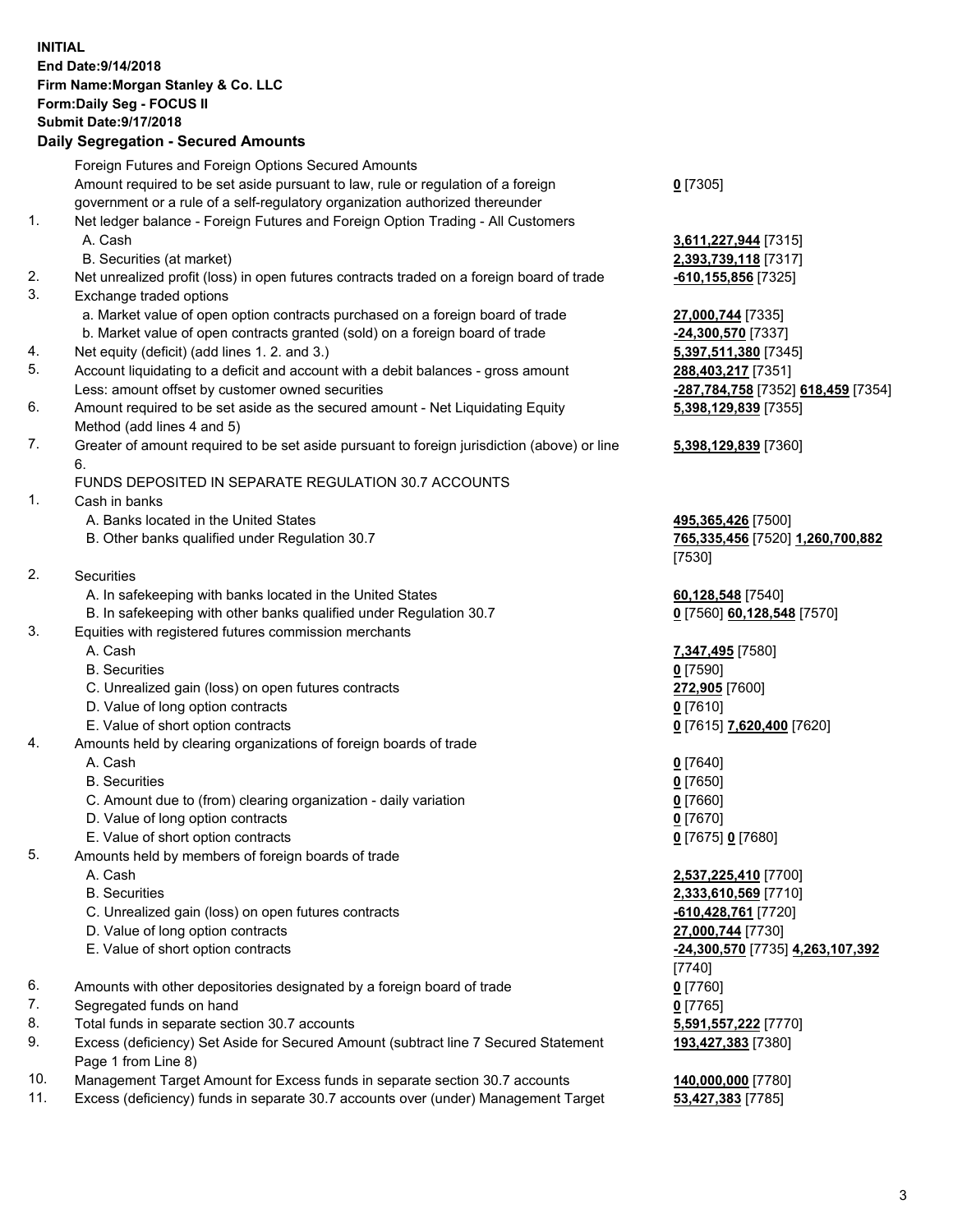**INITIAL End Date:9/14/2018 Firm Name:Morgan Stanley & Co. LLC Form:Daily Seg - FOCUS II Submit Date:9/17/2018 Daily Segregation - Segregation Statement** SEGREGATION REQUIREMENTS(Section 4d(2) of the CEAct) 1. Net ledger balance A. Cash **11,603,740,804** [7010] B. Securities (at market) **6,046,816,211** [7020] 2. Net unrealized profit (loss) in open futures contracts traded on a contract market **-888,949,919** [7030] 3. Exchange traded options A. Add market value of open option contracts purchased on a contract market **327,010,380** [7032] B. Deduct market value of open option contracts granted (sold) on a contract market **-458,639,107** [7033] 4. Net equity (deficit) (add lines 1, 2 and 3) **16,629,978,369** [7040] 5. Accounts liquidating to a deficit and accounts with debit balances - gross amount **415,842,197** [7045] Less: amount offset by customer securities **-414,296,215** [7047] **1,545,982** [7050] 6. Amount required to be segregated (add lines 4 and 5) **16,631,524,351** [7060] FUNDS IN SEGREGATED ACCOUNTS 7. Deposited in segregated funds bank accounts A. Cash **4,638,190,631** [7070] B. Securities representing investments of customers' funds (at market) **0** [7080] C. Securities held for particular customers or option customers in lieu of cash (at market) **700,629,921** [7090] 8. Margins on deposit with derivatives clearing organizations of contract markets A. Cash **6,372,350,749** [7100] B. Securities representing investments of customers' funds (at market) **0** [7110] C. Securities held for particular customers or option customers in lieu of cash (at market) **5,346,186,290** [7120] 9. Net settlement from (to) derivatives clearing organizations of contract markets **40,216,075** [7130] 10. Exchange traded options A. Value of open long option contracts **327,010,380** [7132] B. Value of open short option contracts **-458,639,107** [7133] 11. Net equities with other FCMs A. Net liquidating equity **4,969,637** [7140] B. Securities representing investments of customers' funds (at market) **0** [7160] C. Securities held for particular customers or option customers in lieu of cash (at market) **0** [7170] 12. Segregated funds on hand **0** [7150] 13. Total amount in segregation (add lines 7 through 12) **16,970,914,576** [7180] 14. Excess (deficiency) funds in segregation (subtract line 6 from line 13) **339,390,225** [7190]

- 15. Management Target Amount for Excess funds in segregation **280,000,000** [7194]
- 16. Excess (deficiency) funds in segregation over (under) Management Target Amount Excess

**59,390,225** [7198]